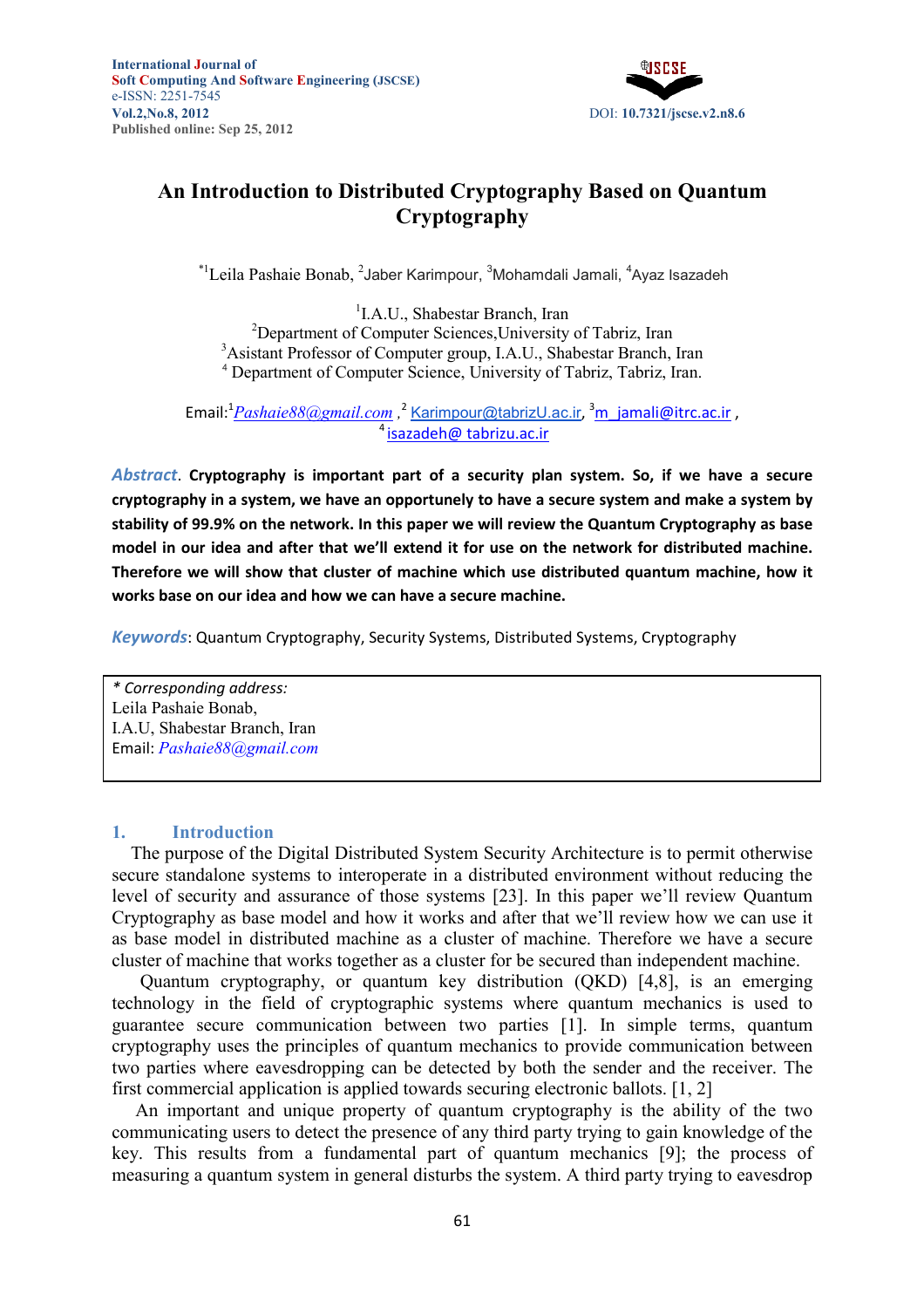

on the key must in some way measure it, thus introducing detectable anomalies. Using quantum superposition's or quantum entanglement, a communication system can be implemented which detects eavesdropping. If the frequency of eavesdropping is below a certain threshold, secure communication can take place.

The security of quantum cryptography relies on the foundations of quantum mechanics, in contrast to traditional public key cryptography which relies on the unproven computational difficulty of certain mathematical functions.

 It should be noted that quantum cryptography is only used to produce and distribute a key, not to transmit any message data. This key can then be used with any chosen encryption algorithm to encrypt (and decrypt [10,11]) a message, which can then be transmitted over a standard communication channel. The algorithm most commonly associated with QKD is the one-time pad, as it is provably unbreakable when used with a secret, random key[3].

#### **2. 2. Quantum Information**

The power contained in the potential for quantum computation, lies in the fact that the measurement of the quantifiable part of a quantum computer, called a 'qubit', can have more than one value at any given time. In fact, according to the laws of quantum physics, it exists in all possible states at one instance of time.

 Contrast this to a measurement of the quantifiable part of a classical computer, called a 'bit' or a binary digit, which is only capable of existing in exactly one of two states at a time[5].



**Figure 1.** High-level view of a quantum computer architecture. [6]

If you prefer your vectors to be expressed in terms of components, note that we can represent the two orthogonal states of a single Cbit [7].  $|0\rangle$  and  $|1\rangle$ , as column vectors

$$
|0\rangle = \begin{pmatrix} 1 \\ 0 \end{pmatrix} \qquad |1\rangle = \begin{pmatrix} 0 \\ 1 \end{pmatrix} \qquad (1)
$$

In the case of two Cbits the vector space is four-dimensional, with an orthonormal basis

 $|11\rangle \cdot |10\rangle \cdot |01\rangle \cdot |00\rangle$  (2)

The alternative notation for this basis,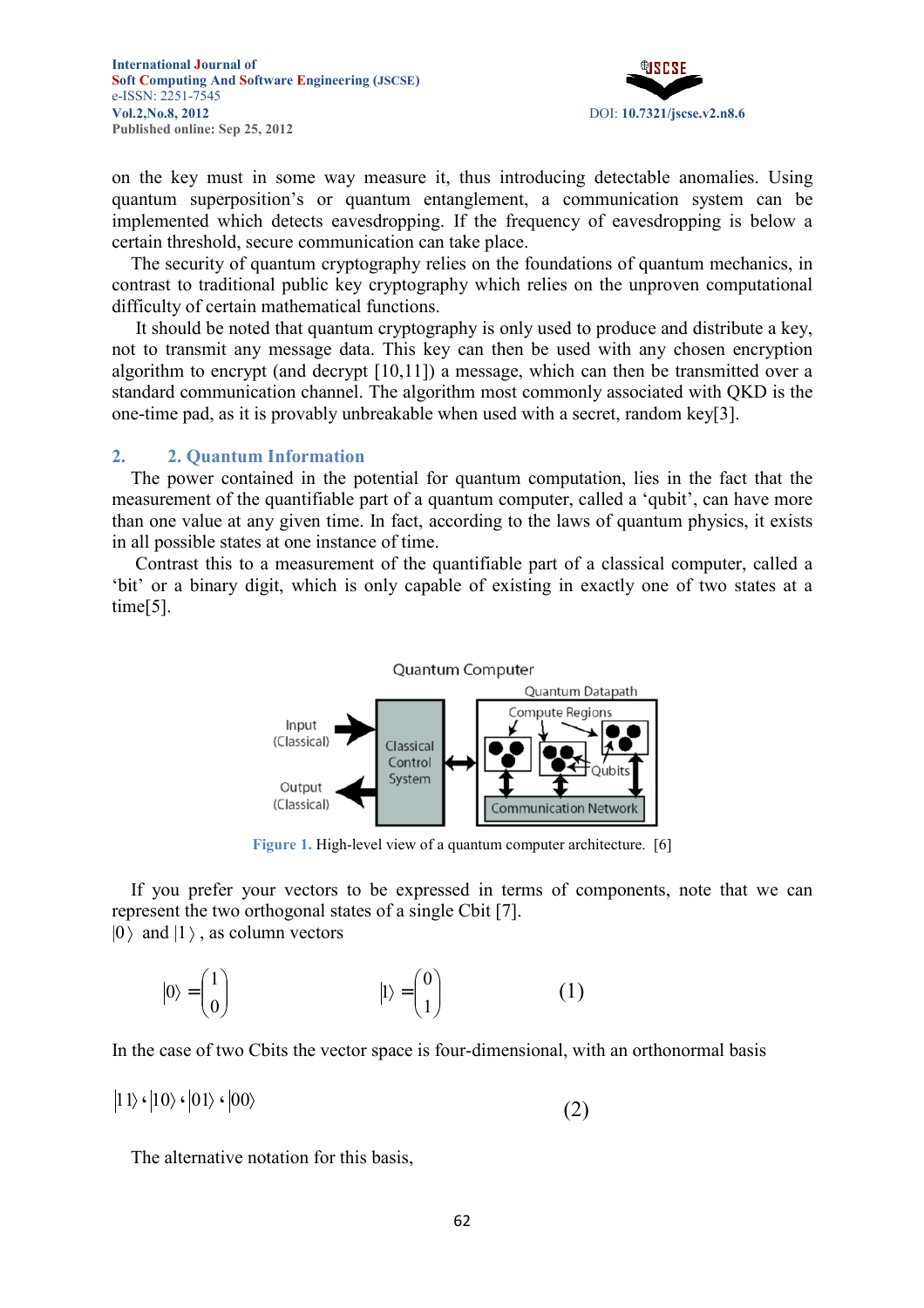®।ऽ£ऽ DOI: **10.7321/jscse.v2.n8.6**

(4)

$$
|1\rangle |1\rangle \cdot |1\rangle |0\rangle \cdot |0\rangle |1\rangle \cdot |0\rangle |0\rangle
$$
 (3)

is deliberately designed to suggest multiplication, since it is, in fact, a short-hand notation for the tensor product of the result is illustrated here for a three-fold tensor product:

$$
\begin{pmatrix} x0 & y0 & z0 \\ x0 & y0 & z1 \\ x1 & z0 \\ x1 & z1 \end{pmatrix} \otimes \begin{pmatrix} y0 \\ y1 \end{pmatrix} \otimes \begin{pmatrix} z0 \\ z1 \end{pmatrix} = \begin{pmatrix} x0 & y0 & z0 \\ x0 & y1 & z1 \\ x1 & y0 & z0 \\ x1 & y0 & z1 \\ x1 & y1 & z0 \\ x1 & y1 & z1 \end{pmatrix}
$$

On applying this, for example, to the case  $|5 \rangle$  <sub>3</sub>, we have:

$$
\left|5\right\rangle = \left|101\right\rangle = \left|1\right\rangle \otimes \left|0\right\rangle \otimes \left|1\right\rangle = \begin{pmatrix} 0 \\ 0 \\ 1 \\ 0 \end{pmatrix} \otimes \begin{pmatrix} 1 \\ 0 \\ 1 \\ 0 \\ 0 \end{pmatrix} = \begin{pmatrix} 0 \\ 0 \\ 0 \\ 1 \\ 0 \\ 0 \\ 0 \end{pmatrix}
$$
 (5)

### **3. Qbits and their states:**

The state of a Cbit is a pretty miserable specimen of a two-dimensional vector. The only vectors with any classical meaning in the whole two dimensional vector space are the two orthonormal vectors  $|0\rangle$  and  $|1\rangle$ , since those are the only two states a Cbit can have. Happily, nature has provided us with physical systems, Qbits, described by states that do not suffer from this limitation. The state  $|\psi\rangle$  associated with a Qbit can be any unit vector in the twodimensional vector space spanned by $|0\rangle$  and  $|1\rangle$  over the complex numbers. The general state of a Qbit [12,13] is

$$
|\psi\rangle = \alpha 0|0\rangle + \alpha 1|1\rangle = \begin{pmatrix} \alpha 0 \\ \alpha 1 \end{pmatrix} \tag{6}
$$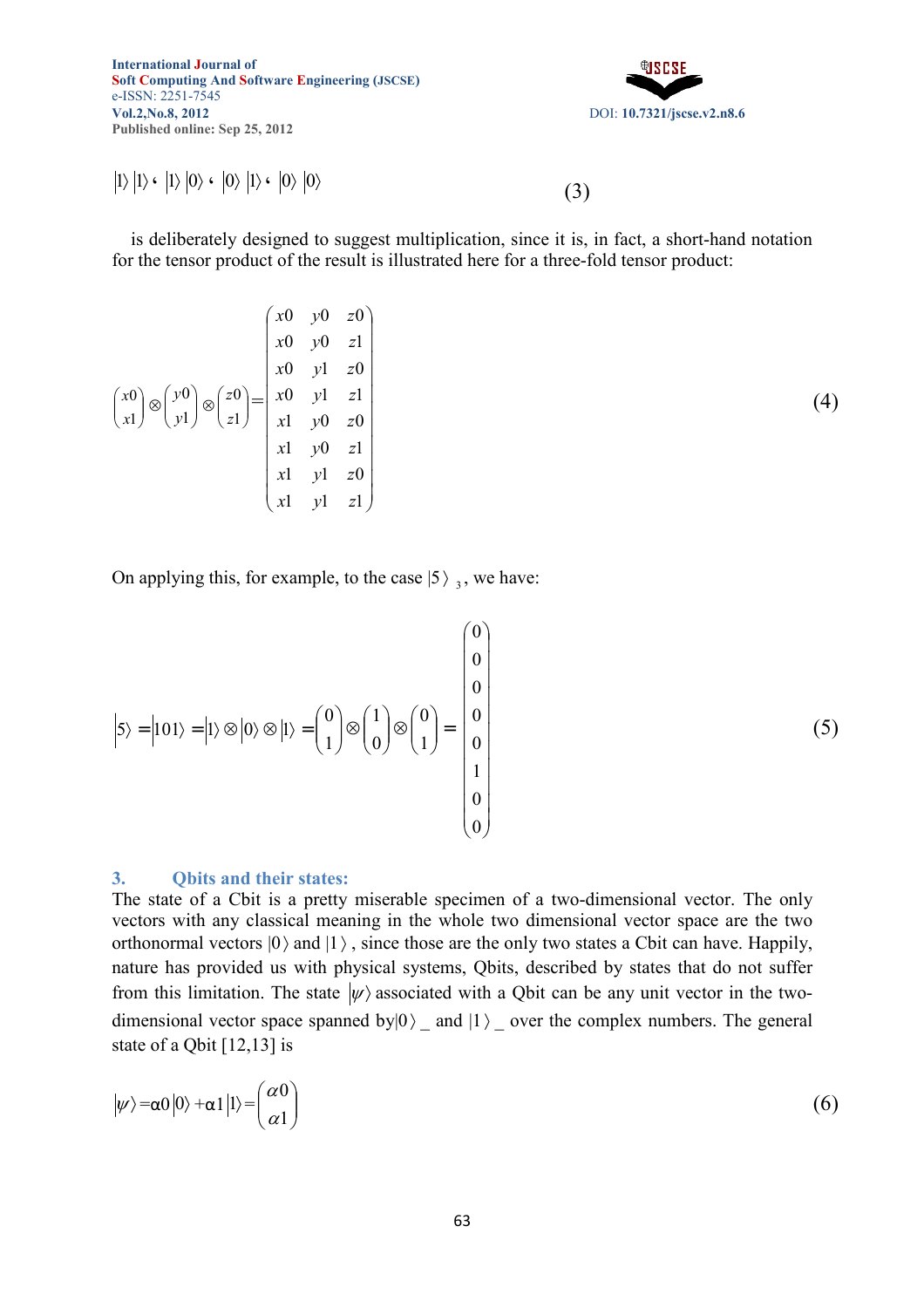DOI: **10.7321/jscse.v2.n8.6**

where  $\alpha_0$  and  $\alpha_1$  are two complex numbers constrained only by the requirement that  $|\psi\rangle$ , like  $|0\rangle$  and  $|1\rangle$ , should be a unit vector in the complex vector space – i.e. only by the normalization condition  $|\alpha 0|^2$  +  $|\alpha 1|^2$  =1.

the general state  $|\psi\rangle$  that nature allows us to associate with two Qbits is any normalized superposition of the four orthogonal classical states,

$$
|\psi\rangle = \alpha 00|00\rangle + \alpha 01|01\rangle + \alpha 10|10\rangle + \alpha 11|11\rangle = \begin{pmatrix} \alpha 00 \\ \alpha 01 \\ \alpha 10 \\ \alpha 11 \end{pmatrix}
$$
  

$$
|\alpha 00|^2 + |\alpha 01|^2 + |\alpha 10|^2 + |\alpha 11|^2 = 1
$$
 (7)

This generalizes in the obvious way to *n* Qbits, whose general state can be any superposition of the  $2<sup>n</sup>$  different classical states, with amplitudes whose squared magnitudes sum to unity: [7, 8]

$$
|\psi\rangle = \sum_{0 \le x \le 2^n} \alpha x |x\rangle_n \sum_{0 \le x \le 2^n} |\alpha x|^2 = 1
$$
 (8)

#### **4. Quantum Gates**

**X operation:** The only nontrivial reversible operation we can apply to a single Cbit is the NOT operation, denoted by the symbol X, which interchanges the two states  $|0\rangle$  and  $|1 \rangle : [7]$ 

$$
X: |x\rangle \to |\widetilde{x}\rangle ; \qquad \widetilde{1} = 0 , \widetilde{0} = 1; \qquad X^2 = 1.
$$
 (9)



**C-OT operetion:** The 2-Cbit operator whose extension to Qbits plays by far the most important role in quantum computation is the *controlled-NOT* or C-NOT operator C*i j*.

$$
S10|xy\rangle = |xy\rangle \tag{10}
$$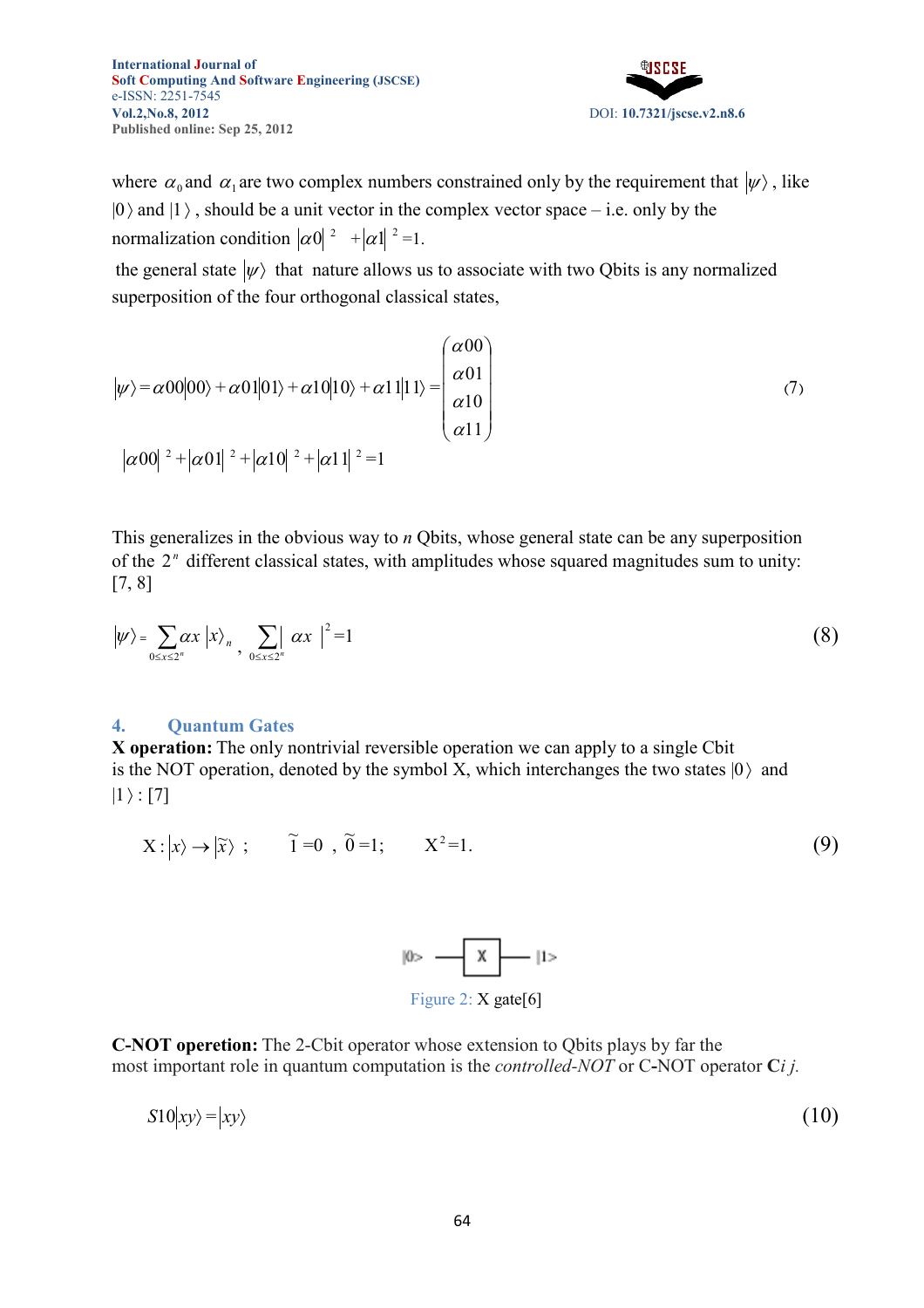

$$
S10 = S01 = \begin{pmatrix} 1 & 0 & 0 & 0 \\ 0 & 0 & 1 & 0 \\ 0 & 1 & 0 & 0 \\ 0 & 0 & 0 & 1 \end{pmatrix}
$$
(11)

$$
C_{10}|x\rangle|y\rangle = |x\rangle|y \oplus x\rangle \quad , \quad C_{01}|x\rangle|y\rangle = |x \oplus y\rangle|y\rangle \tag{12}
$$

$$
Y \oplus 0 = Y, \quad Y \oplus 1 = \widetilde{Y} = 1 - Y \tag{13}
$$

| 11>                     |
|-------------------------|
| -11>                    |
| Figure 3: CNOT gate [6] |

**Hadamard operation:** Manipulating operations by *X Gate* and *C-OT Gate*. Let  $Z$  is a help operations then:

$$
Z = \widetilde{n} - n = \begin{pmatrix} 1 & 0 \\ 0 & -1 \end{pmatrix}
$$
 (14)

$$
ZX = -XZ(17) \tag{15}
$$

$$
n = \frac{1}{2} \left( 1 - Z \right) \quad , \quad \widetilde{n} = \frac{1}{2} \left( 1 + Z \right) \tag{16}
$$

$$
C_{ij} = \frac{1}{2} \left( 1 + Z_i \right) + \frac{1}{2} x_j \left( 1 - Z_i \right) \tag{17}
$$

$$
= \frac{1}{2} (1 + x_j) + \frac{1}{2} Z_i (1 - x_j)
$$
  
\n
$$
H = \frac{1}{\sqrt{2}} (X + Z) = \frac{1}{\sqrt{2}} \begin{pmatrix} 1 & 1 \\ 1 & -1 \end{pmatrix}
$$
\n(18)

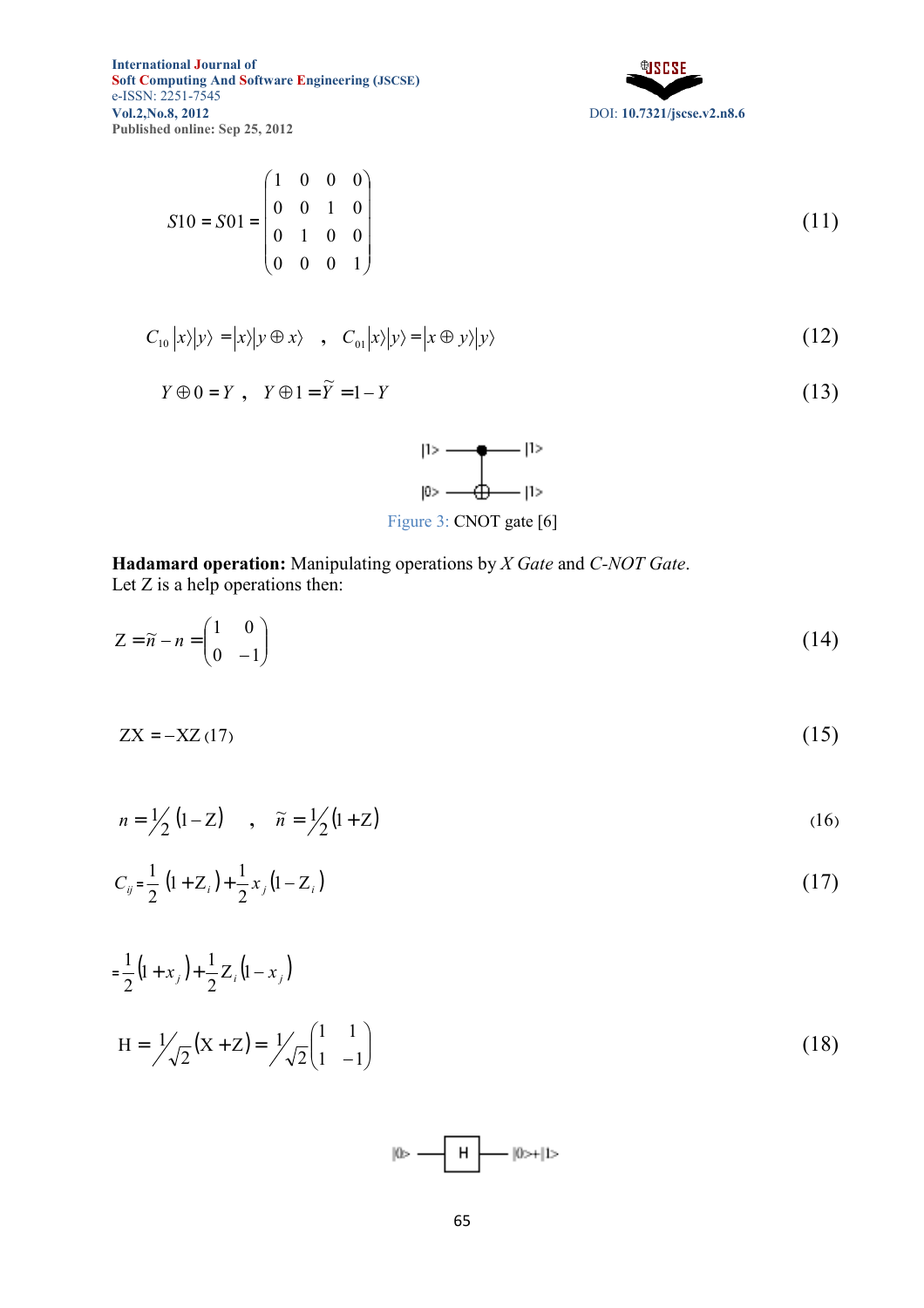

Figure 4: Hadamard gate [6]

# **5. Quantum Cryptography**

The basic quantum cryptography (QC) technology was originally developed by Charles Bennett, an IBM research staff member and IBM fellow, along with Giles Brassard of the University of Montreal in 1984. Their initially developed quantum cryptographic box was called BB84. The BB84 has been the basis for the majority of current implementations of quantum cryptographic systems. As implied in the name, quantum cryptographic technology uses quantum mechanics (specifically the Heisenberg Uncertainty Principle and Quantum Superposition or Quantum Entanglement). These fundamental quantum mechanics principles are used in combination with Privacy Amplification and Information Reconciliation to make quantum cryptography secure. Information exchange within a quantum cryptographic system consists of encoding information into protons in a way that interception or monitoring by a third party is detectable by the sender and recipient. [1, 7]

Whereas classical public-key cryptography relies on the computational difficulty of certain hard mathematical problems (such as integer factorization) for key distribution, quantum cryptography relies on the laws of quantum mechanics. Quantum cryptographic devices typically employ individual photons of light and take advantage of either the Heisenberg uncertainty principle or quantum entanglement. [2]

### **1. 3.1 BB84 protocol**

The typical way of encoding quantum information is by transmission of photons in some polarization states. Photon polarization is the quantum mechanical description of the classical polarized sinusoidal plane electromagnetic wave. Polarization in general, is the property of electromagnetic waves describing the direction of oscillation in the plane perpendicular to the direction of travel. The protocol developed using polarized photons, known as BB84, was developed by Charles Bennett and Giles Brassard [1], uses Heisenberg's Uncertainty Principle. The security of the BB84 protocol comes from encoding the quantum information [15, 16] in non-orthogonal states, where BB84 uses two pairs of states with each pair conjugate to the other and the two within a pair being orthogonal to each other. The typical polarization state pairs used are rectilinear basis of vertical (0) and horizontal (90), the diagonal basis of 45 And 135 or the circular basis of left- and right-handed. All three of these bases are conjugate to each other, so any two can be used together. The typical polarization state pairs are shown below in figure 5. The BB84 protocol uses the rectilinear and diagonal states. [1]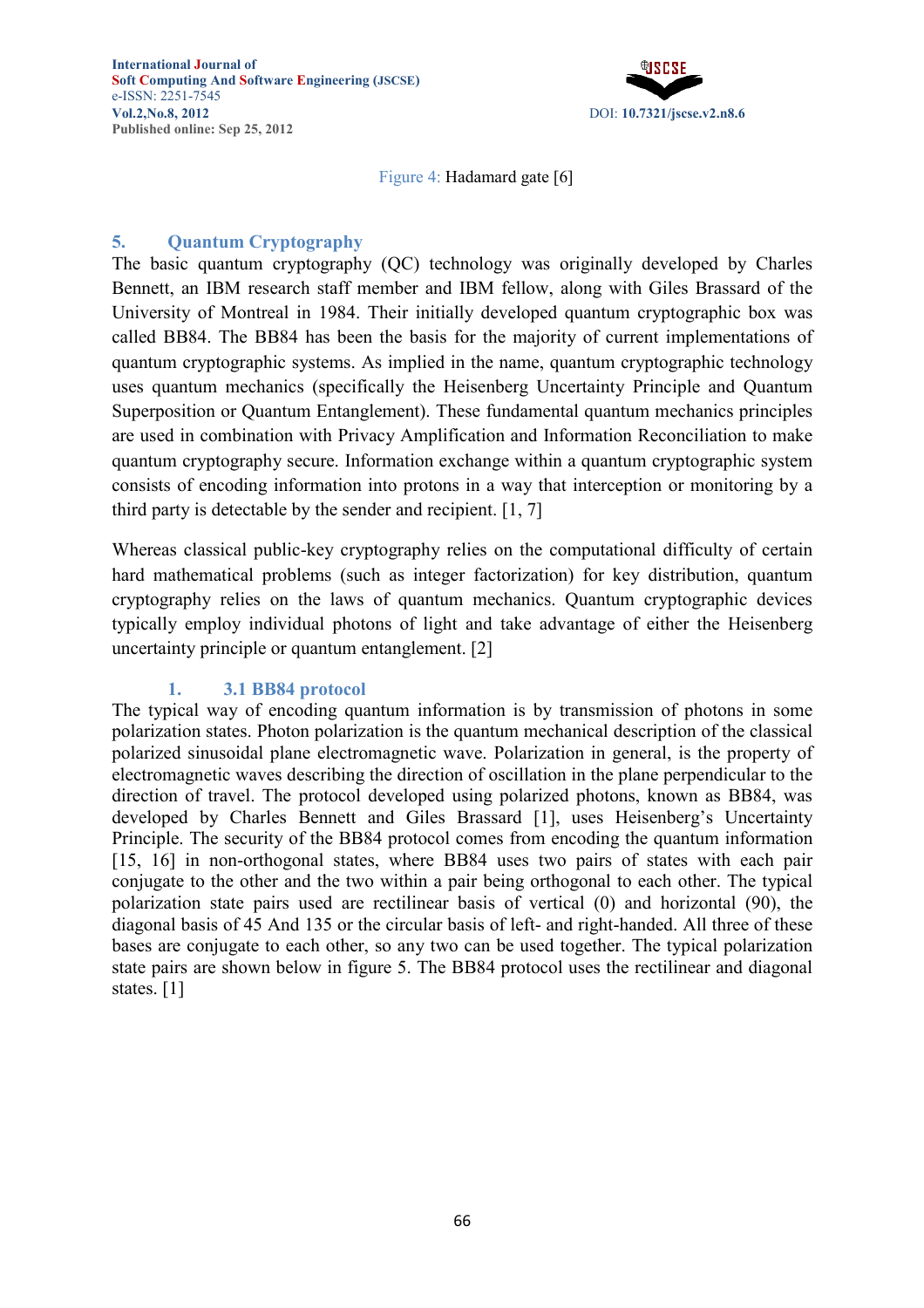

| <b>Basis</b> | Representation Random Bit 0 | Random Bit 1 |
|--------------|-----------------------------|--------------|
| Rectilinear  |                             |              |
| Diagonal     | ∹X.                         |              |
| Circular     |                             |              |

Figure 5: typical polarization state pairs

## **2. Entanglement protocol**

The Ekert scheme uses entangled pairs of photons. These can be made by Alice, by Bob, or by some source separate from both of them, including eavesdropper Eve, although the problem of certifying them will arise. In any case, the photons are distributed so that Alice and Bob each end up with one photon from each pair. The scheme relies on three properties of entanglement [20]. First, we can make entangled states which are perfectly correlated in the sense that if Alice and Bob both test whether their particles have vertical or horizontal polarizations, they will always get opposite answers. The same is true if they both measure any other pair of complementary (orthogonal) polarizations [19]. However, their individual results are completely random: it is impossible for Alice to predict if she will get vertical polarization or horizontal polarization. Second, these states have a property often called quantum non-locality, which has no analogue in classical physics. If Alice and Bob carry out polarization measurements, their answers will not be perfectly correlated, but they will be somewhat correlated. That is, there is an above-50% probability that Alice can, from her measurement, correctly deduce Bob's measurement, and vice versa. And these correlations are stronger - Alice's guesses will on average be better - than any model based on classical physics or ordinary intuition would predict. Third, any attempt at eavesdropping by Eve will weaken these correlations, in a way that Alice and Bob can detect. [2]

### **6. Security in Distributed Systems**

Security is part of all systems which is important part in all systems. Most computer security uses the access control model [14, 20], which provides a basis for secrecy and integrity security policies<sup>[24, 25]</sup>. Figure 1 shows the elements of this model:

—Principals: sources for requests.

—Requests to perform operations on objects.

 In Some complex source such as mentioned in figure 6, we can use this policy to keep protect our systems.

Distributed cryptography spreads the operation of a cryptosystem among a group of servers (or parties) in a fault-tolerant way [21].

Our idea in this paper is: we can use distributed policy base on Quantum Cryptography. It means we can have better and stronger policy when we use distributed policy rather than we have different machine to use it.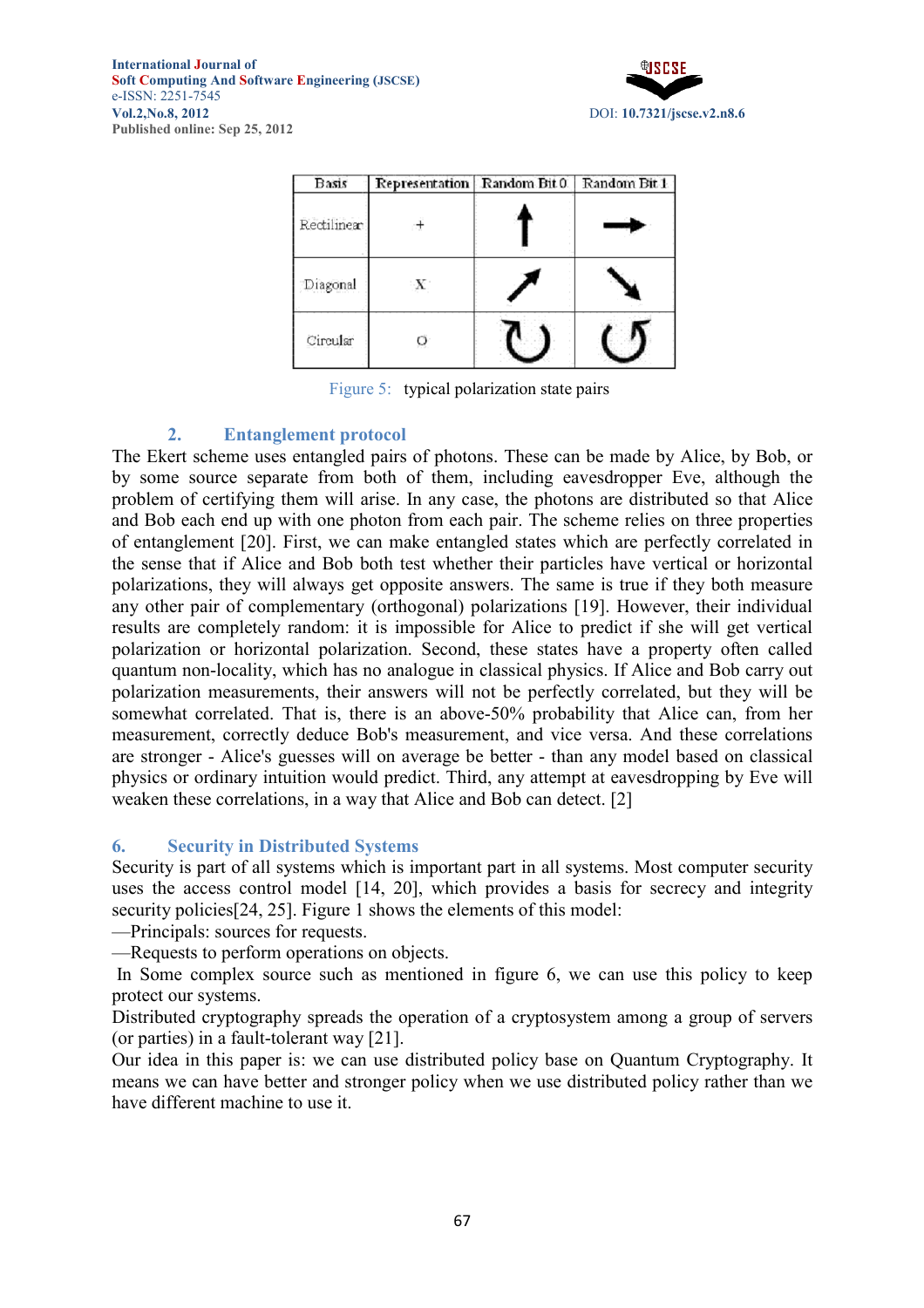



Figure 6: A request from a complex source [18]

The first significant communications application proposed using quantum effects [17, 18] is quantum key distribution, which solves the problem of communicating a shared cryptographic key between two parties with complete security [22]. Classical solutions to the key distribution problem all carry a small, but real, risk that the encrypted communications used for sharing a key could be decrypted by an adversary. Quantum key distribution (QKD) can, in theory, make it impossible for the adversary to intercept the key communication without revealing his presence. The security of QKD relies on the physical effects that occur when photons are measured [22]. However we use different method to implementation our goal. As mentioned in figure 7, we have different machines  $(X_{1,i})$  which all of them use the one Quantum Machine  $(X_1)$  as base. However in this case these quantum machines *(i)* will be 4 parts  $(X_{1,i}; i=1 \text{ to } 4)$ , so we need to have 4 parts to decrypt the code for any machine.



Figure 7: Distributed Quantum machines

According to (9) we have different way to show this change: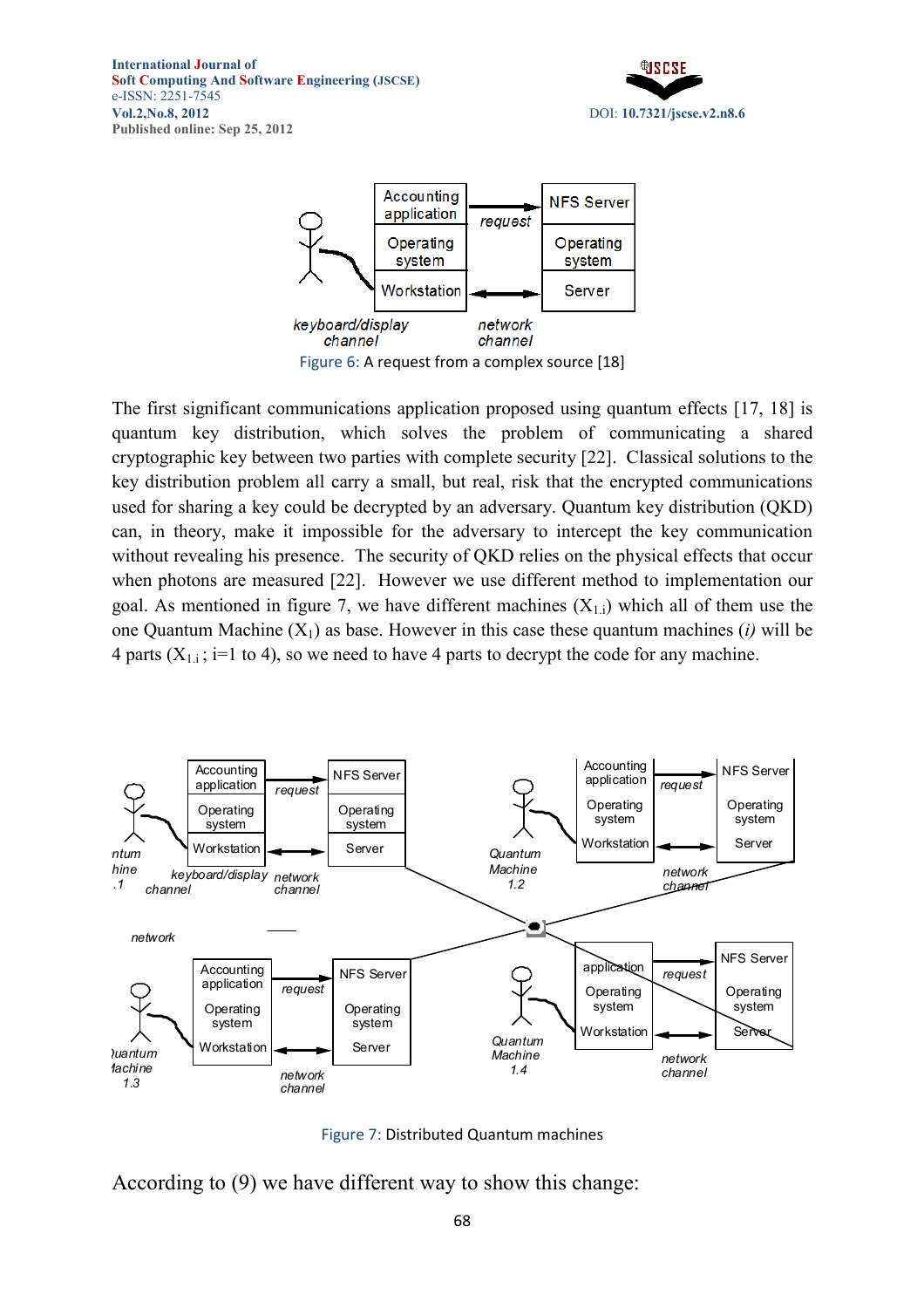

$$
X_{1,1}: |x_{1,1}\rangle \to |\widetilde{x}_{1,1}\rangle ; \qquad \widetilde{1}_{1,1} = 0 , \ \widetilde{0}_{1,1} = 1 ; \qquad X_{1,1}^2 = 1.
$$
 (19)

$$
X_{1,2}: |x_{1,2}\rangle \to |\widetilde{x}_{1,2}\rangle ; \qquad \widetilde{1}_{1,2} = 0 \quad , \ \widetilde{0}_{1,2} = 1; \qquad X_{1,2}^2 = 1. \tag{20}
$$

$$
X_{1,3}: |x_{1,3}\rangle \to |\widetilde{x}_{1,3}\rangle ; \qquad \widetilde{1}_{1,3} = 0 , \widetilde{0}_{1,3} = 1 ; \qquad X_{1,3}^2 = 1.
$$
 (21)

$$
X_{1.4}: |x_{1.4}\rangle \to |\widetilde{x}_{1.4}\rangle ; \qquad \widetilde{1}_{1.4} = 0 , \ \widetilde{0}_{1.4} = 1 ; \qquad X_{1.4}^2 = 1.
$$
 (22)

In this case we have different machines and each machine -1.1 ; 1.2; 1.3 and 1.4- should be part of one machine, we called machine 1.

If we need more machine we can make it as different cluster which would be running in this network. As shown in figure 8, we have different  $H_i$  to use in one machine that is Hadamard gate.



Figure 8: Hadamard Gate for  $H_1$  Cluster

#### **7. Conclusions**

It will be at least some years, and probably longer, before a practical quantum computer can be built. Yet the introduction of principles of distributed quantum mechanics has resulted in remarkable security plan. Perhaps most significantly, it has been shown in this paper as important methods for safe and secure systems base on Quantum Machine in distributed systems. However this idea requires more practice and experiment to improve the model and be available in efficient fault tolerance in the system which uses this method and to be reliable and safe system.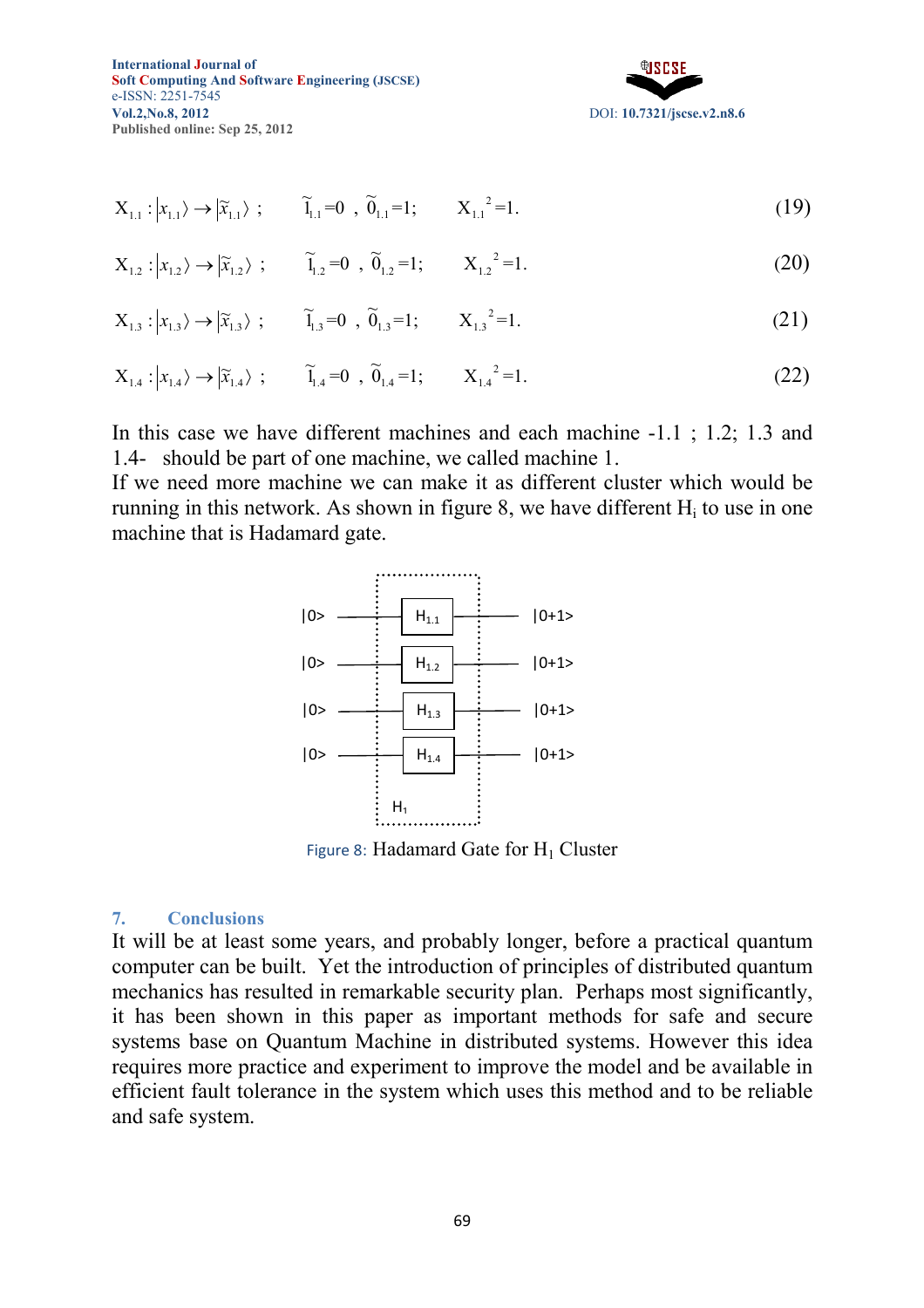

### **References:**

[1]. Houston-L, "Secure Ballots Using Quantum Cryptography", Available on line at: http://www.cse.wustl.edu/~jain/cse571-07/ftp/ballots/index.html.2007. [2]. http://en.wikipedia.org/wiki/Quantum\_cryptography.2007.

[3]. Simerson-C, "Shedding Light on Quantum Cryptography", ICTN 6875,2009.

[4]. M"uller-M, " Quantum Kolmogorov Complexity and the Quantum Turing Machine" Technischen Universit ¨at Berlin , 2007.

[5]. Kenemy-J, "Quantum Cryptography: Perfect Security?", SE 4C03 Winter 2005.

[6]. Y-Patel, "Communication and control for quantum circuit", (California university), Available on line at: http://www.eecs.berkeley.edu/Pubs/TechRpts/2010/EECS-2010- 77.html, 2010.

[7]. N- David Mermin, "Quantum Computer Science", Cornell University, 2007, Available on line at: www.cambridge.org/9780521876582.

- [8]. Hirvensalo-M, "Quantum Computing", Second Edition, University of Turku, 2003.
- [9]. Jacob,West."The Quantum Computer An Introduction",Available on line at: www.cs.rice.edu/~taha/teaching/05F/2005\_09\_16.htm .

[10]. Hong-m, "Study on promoting quantum mechanics-teaching modernization by information technology", Vol.2, No.2, 112-114, 2010.

[11]. A. Barenco, C. H. Bennett, D. DiVicenzo, N. Margolus, P. Shor,T. Sleator, J. Smolin,

and H. Weinfurter, "Elementar gates for quantum computation", Phsical Review A,

52:3457{3467}, 1995. Available on line at: http://arxiv.org/abs/quant- ph/9503016

[12]. S. Goldwasser, S. Micali and C. Racko, The Knowledge Complexity of In-teractive Proof-Systems, Siam J. on Computing, 18(1) (1989), pp. 186-208.

[13]. S. Goldwasser, A New Directions in Cryptography: Twenty something years after, an invited paper, FOCS 97.

[14] A. Herzberg, S. Jarecki, H. Krawczyk, M. Yung, Proactive Secret Sharing, or: how to cope with perpetual leakage, Advances in Cryptology { Crypto 95 Proceedings, Lecture Notes in Computer Science Vol. 963, D. Coppersmith ed., Springer-Verlag, 1995, pp. 339- 352.

[15] A. Herzberg, M. Jakobsson, S. Jarecki, H. Krawczyk, M. Yung, Proactive Public-Key and Signature Schemes Proceedings of the Fourth Annual Con-ference on Computer and Communications Security, ACM, 1996.

[16] M. Ito, A. Saito, and T. Nishizeki, Secret sharing schemes realizing general access structures, In Proc. IEEE Global Telecommunications Conf., Globe-com'87, pp. 99 {102,Washington, DC., 1987. IEEE Communications Soc Press.

[17] D. Kravitz. Digital signature algorithm, U.S. Patent #5,231,668, July 27, 1993.

[18] Bulter Lampson, Martin Abadi, Michael Burrows, Edward Wobber, "Authentication in Distributed Systems: Theory and Practice", Computer Systems 10, 4 (Nov. 1992), pp 265- 310. A preliminary version is in the Proc. 13th ACM Symposium on Operating Systems Principles.

[19] Comba, P. Exponentiation cryptosystems on the ibm pc. ibm Syst. J. 28, 4 (Jul. 1990), 526-538.

[20] Lampson, B. Protection. acm Oper. Syst. Rev. 8, 1 (Jan. 1974), 18-24.